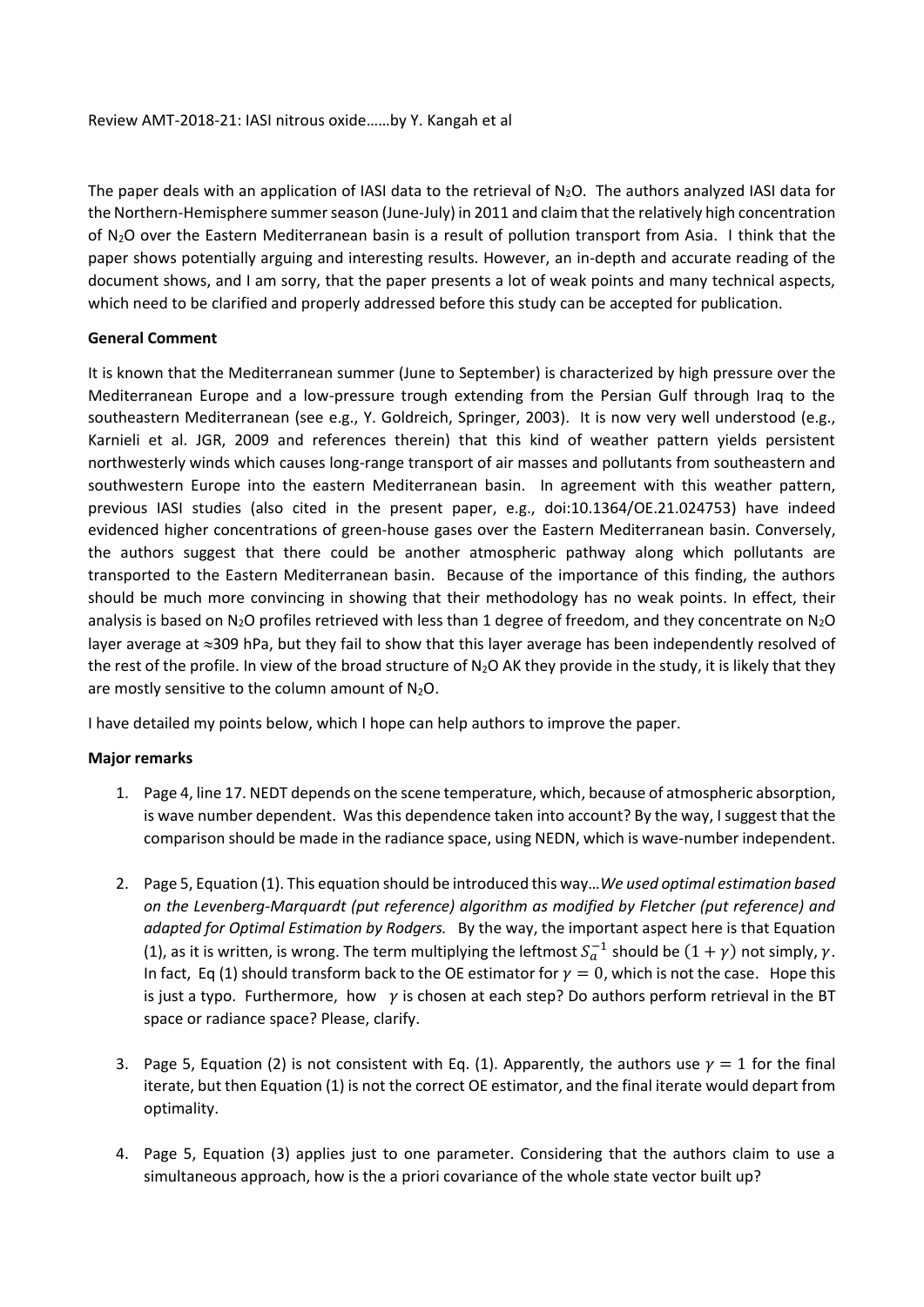- 5. Page 5, line 20. Please show the N<sub>2</sub>O profile. The retrieval approach is strongly depending on such a background.
- 6. Page six, line 2. As before, show the  $CO<sub>2</sub>$  profile and those of other species used as a priori reference.
- 7. Page 6, line 13, what is a sink parameter? Please, explain.
- 8. Page 6, Equation (4). The denominator is wrong. The degrees of freedom of the  $\chi^2$  form are dim(Y). This can be demonstrated by a trivial use of the Standard Theorem of Least Squares (e.g., Rao 1973, the authors should consider that  $\hat{X}$  is estimated from the data, so that the remaining degrees of freedom of data are dim(*Y*)- dim( $\hat{X}$ ) and dim( $\hat{X}$ ) + [dim(*Y*)- dim( $\hat{X}$ )] = dim(*Y*)). Since the authors use a retrieval algorithm for which dim( $\hat{X}$ ) $\approx$ dim(Y), the  $\chi^2$  is artificially decreased by a factor of almost 2.
- 9. Page 6, Equation (5) makes no sense in a Least Square retrieval approach, which seeks for a global minimum. Why one should look for a partial minimization, while using a simultaneous approach?
- 10. Page 7, lines 2 to 6. A  $\chi^2$  variable with  $n = dim(Y)$  degrees of freedom has mean  $n$  and variance 2n. Because for n large, the  $\chi^2$  distribution is approximately Gaussian, to compute a  $\chi^2_{th}$  —tolerance limit, say within 3 standard deviations (or 3 $\sigma$ ), we just need to calculate  $\chi^2_{th} = n + 3\sqrt{2n}$ . As an example, for  $n = 103$ , the number of channels the authors use in their B2 band, we have  $\chi^2_{th} \approx 145$ , or  $\frac{\chi^2_{th}}{n}$  $\frac{c_{th}^2}{n} \approx 1.42$ . Conversely, the authors use  $\frac{\chi^2_{th}}{n}$  $\frac{t\cdot th}{n}$  = 4, which in view of the factor 2 above (see point 8) increase to 8, which corresponds to a tolerance interval of 50 (fifty) standard deviation (sic!). With this convergence criterion, almost all retrievals are not converged!
- 11. Page 7, Equation (6). I do not like the use of this empirical *Contamination Factor.* Why the final solution should be contaminated? They use a simultaneous retrieval. Averaging Kernels are good to assess vertical resolution. To check the interdependency of the retrieved state vector the authors have the a-posteriori covariance matrix. Please, use this matrix and compute the correlation matrix. In case the  $N_2O$  profile has not been independently resolved, the authors will see a relatively large correlation with other parameters, e.g. H<sub>2</sub>O. If so, they have only one way to go, change or improve the retrieval algorithm, e.g., by using more IASI channels, which are sensitive to H<sub>2</sub>O but not to N<sub>2</sub>O. You have a lot in IASI.
- 12. Page 7 to 10, from Section Validation. With broad AK and a peak of 0.2 at most, the information retrieval comes from the background. There is no point in assessing this layer-by-layer accuracy. All AK broadly peaks around 400 mbar, which means that the  $N_2O$  at this layer also receives contribution from the rest of profile. The authors need to check for correlation. In case, as I suspect, the N<sub>2</sub>O layerretrieval at about 309 is strongly correlated with the rest of the profile, the accuracy alone (root mean square error of the a-posteriori covariance matrix) is not a good quality index. I suggest that the author should also compute the  $N_2O$  total column. Because of integration along the vertical, this parameter will be more depending on the true state than the background.
- 13. Page 11, Section Troposphere variations....Since the authors failed to show that the  $N_2O$  layerretrieval at 309 hPa is independently resolved, the results in this section could be seriously flawed. Once again, by looking at AK in Fig. 6 and 7 the 309 hPa layer retrieval of N2O gets contribution from any other layer along the profile. It is important here that the authors show maps of the correlation matrix to get insight into a better understanding of the retrieval quality and accuracy at 309 hPa.